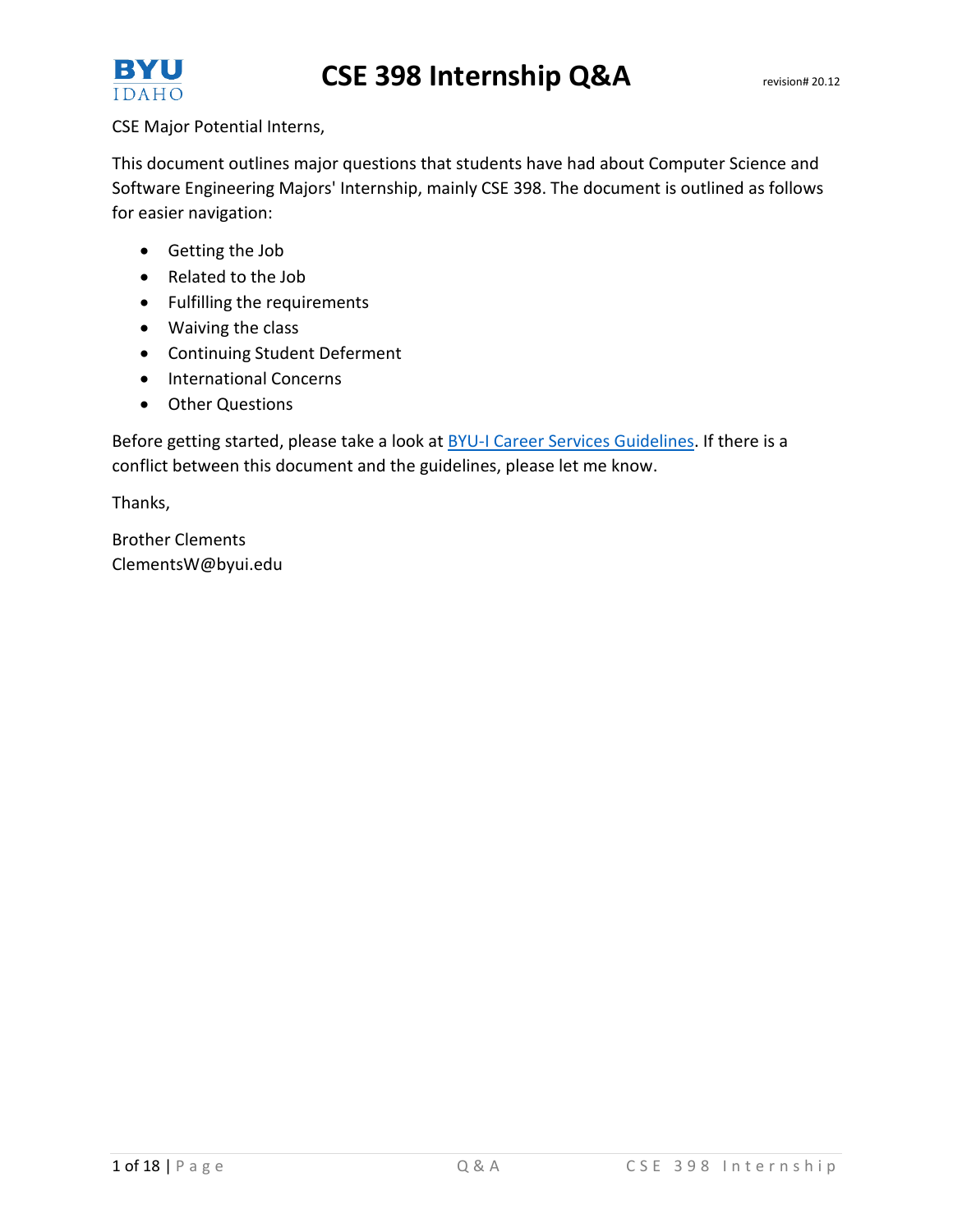

## **Getting the Job**

What is the process to register for a class?

- 1. Have an internship job in hand
- 2. Fill out the internship request form on iPlan
- 3. Getting Internship approved
	- Once the request form is submitted, then a master agreement is sent directly to the employer's email that the student provided in the request form. The employer needs to sign the Master Agreement and send it back to the school. (If the employer has already worked with a BYU-Idaho student before, the employer will not have to sign the master agreement again.)
	- Also, the faculty coordinator needs to review the Internship and either deny or approve the Internship. If denied, modifications will be asked; complete them and submit them again.
- 4. You can register when the request has been approved.
- 5. If they are approved, then they can register for the course or when the registration opens. If they are denied, they fix the problem and try again.
- 6. Class shows up in canvas

How do I get an internship?

- It is your responsibility to apply to companies to find an internship. The school or department is not responsible for finding an internship. We will not waive the class if you have procrastinated for graduation to work on your Internship. Nor will we waive the class if you cannot find an internship. There are plenty of S/W Programming, S/W Engineering, S/W Testing, and S/W Quality Assurance jobs out there.
- If you have trouble finding an internship, please stop by or see the CSEE iLearn course. I have contacts looking, and you can contact them for internships to help narrow the search.
- Most companies want their interns to return to college after catching up on skills/classes they lack. Please consider the advice of getting your Internship your Junior year.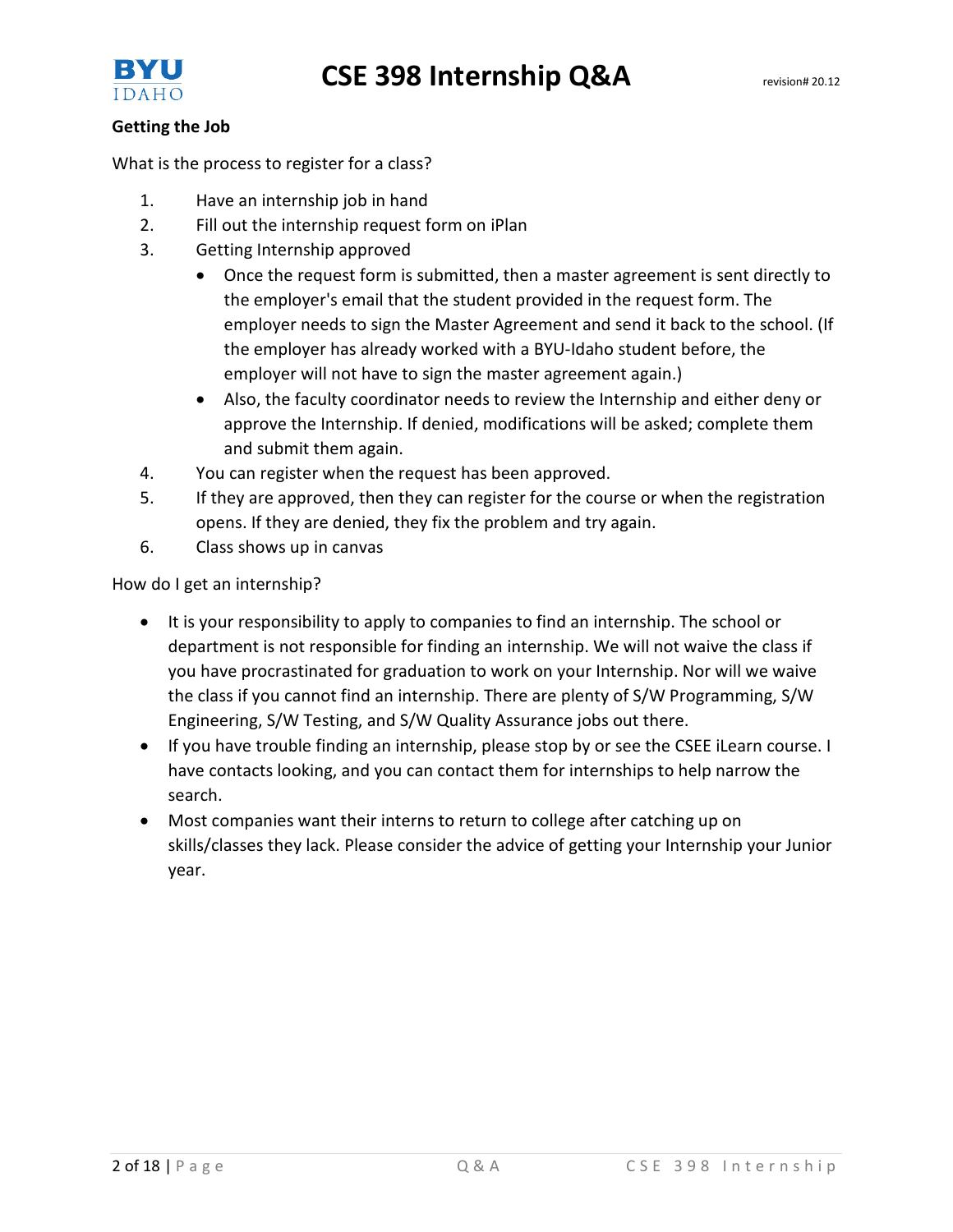

How do I register for the class?

- Make sure you have complete CSE 310.
- Get an internship job.
- Complete Approval Form on I-Plan
	- o You can put 1-4 credits in the plan. Or when you register. Depending on your situation, you can put in 1 credit and save the other 3 for elective or transfer class. Or put all 4. The object is for you to graduate with 120 credits.
		- We highly recommend that you put in 1 credit.
		- The **maximum credits you can use toward your degree are six total from** 398 and 498R. So, plan accordingly
		- See [Career Services Guidelines](http://www.byui.edu/Documents/advising/internships/pdfs/10%20Internship%20Guidelines.pdf) see section 6.
	- o Once the form is filled out, an email will go to your manager to be signed and acceptance of the Master Internship Agreement
	- o It will also go to the Faculty Coordinator, that me, and I will review it for our requirements, mainly I am looking for 400-500 hours and related to the field of Computer Science and Software Engineering.
- Once approved, Career Services will then let you register for the course.

What jobs qualify for the internship class?

- Those that are directly related to your major. Here a few examples of software engineering, computer programming, computer science job titles that you can use in your job search:
	- o **Front-End Applications**: Project can be developed on any platform: PC, Mac, Web, Mobile, GUI, etc.
	- o **Language**: You can research or create a new language or analysis old.
	- o **Requirements/Design**: This should be a customer-driven project.
	- o **Patterns**: Understanding design patterns, anti-patterns, structures
	- o **Back-End applications**: Highly robust applications require back-end work, including servers, hardware, architecture, distributed systems.
	- o **Database**: Uses of databases from flat files to DB management system, and DB modeling & structuring.
	- o **Security**: Information, Technology, and Programming security
	- o **AI, Machine Learning, Data Mining**: Data manipulation and presentation
	- o **Configuration/Document Management**: Control of software & project deliveries, evidence, and data.
	- o **Testing**: Plan, data, scope, and types of testing from unit to regression to factory and delivery.
	- o **Quality Assurance**: Providing a valid, certified, expected product to a customer
	- o **Project Management**: Organizing people, resources, time, and budget.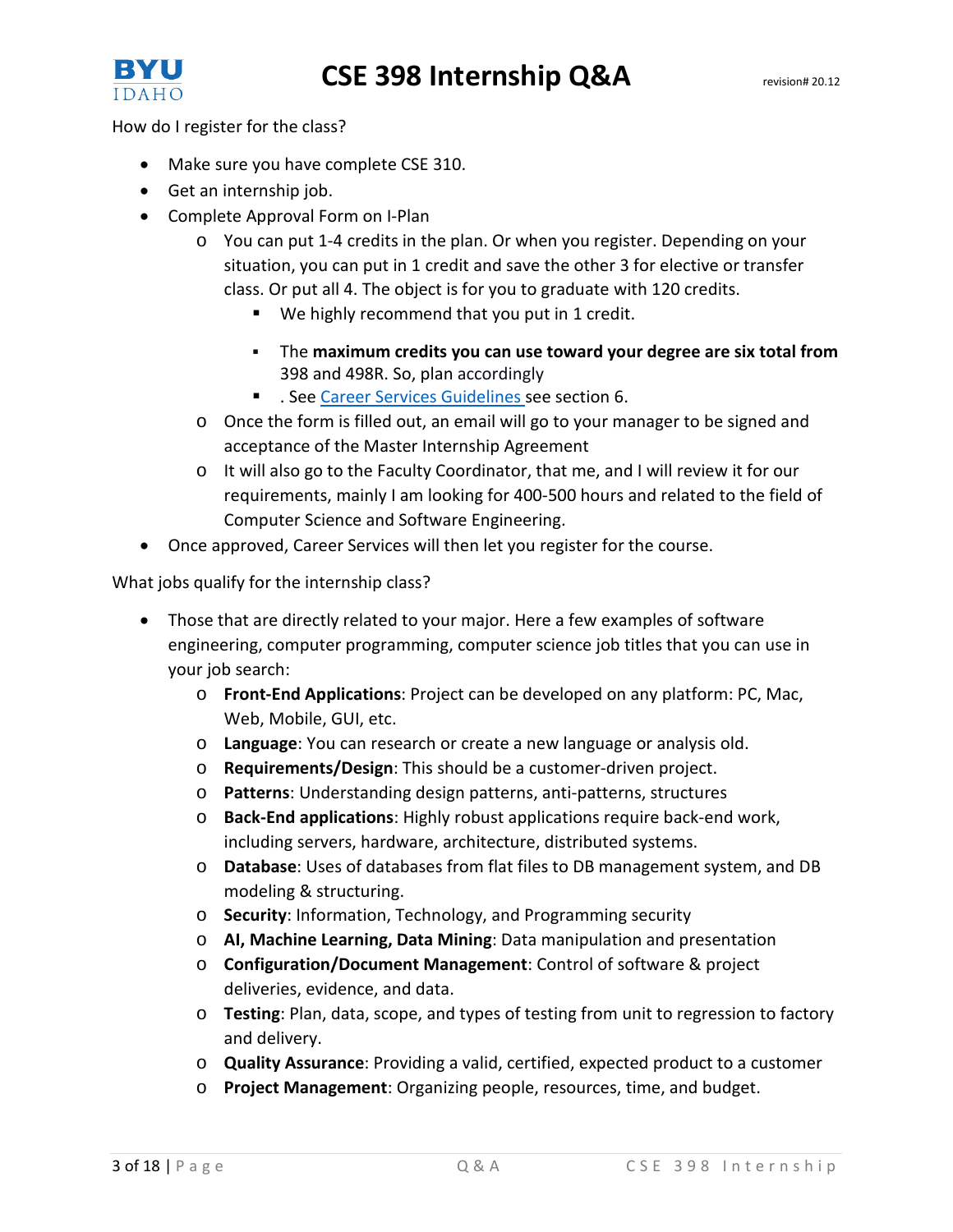

- o **Software Maintenance**: "Do no harm," archeologist
- o **Research & Development**: New ways of doing stuff, ideas, collaboration
- o **Education**: How to teach & learn programming NOTE: A job title is not what we are looking for but will count the job based on its responsibilities. Too many times, I have seen responsibilities not match the job title.
- The number of hours also count. We are shooting for 500 hours, that is the target. That is about 40 hrs a week for 13 weeks. Some companies don't have programs at that level; that is ok.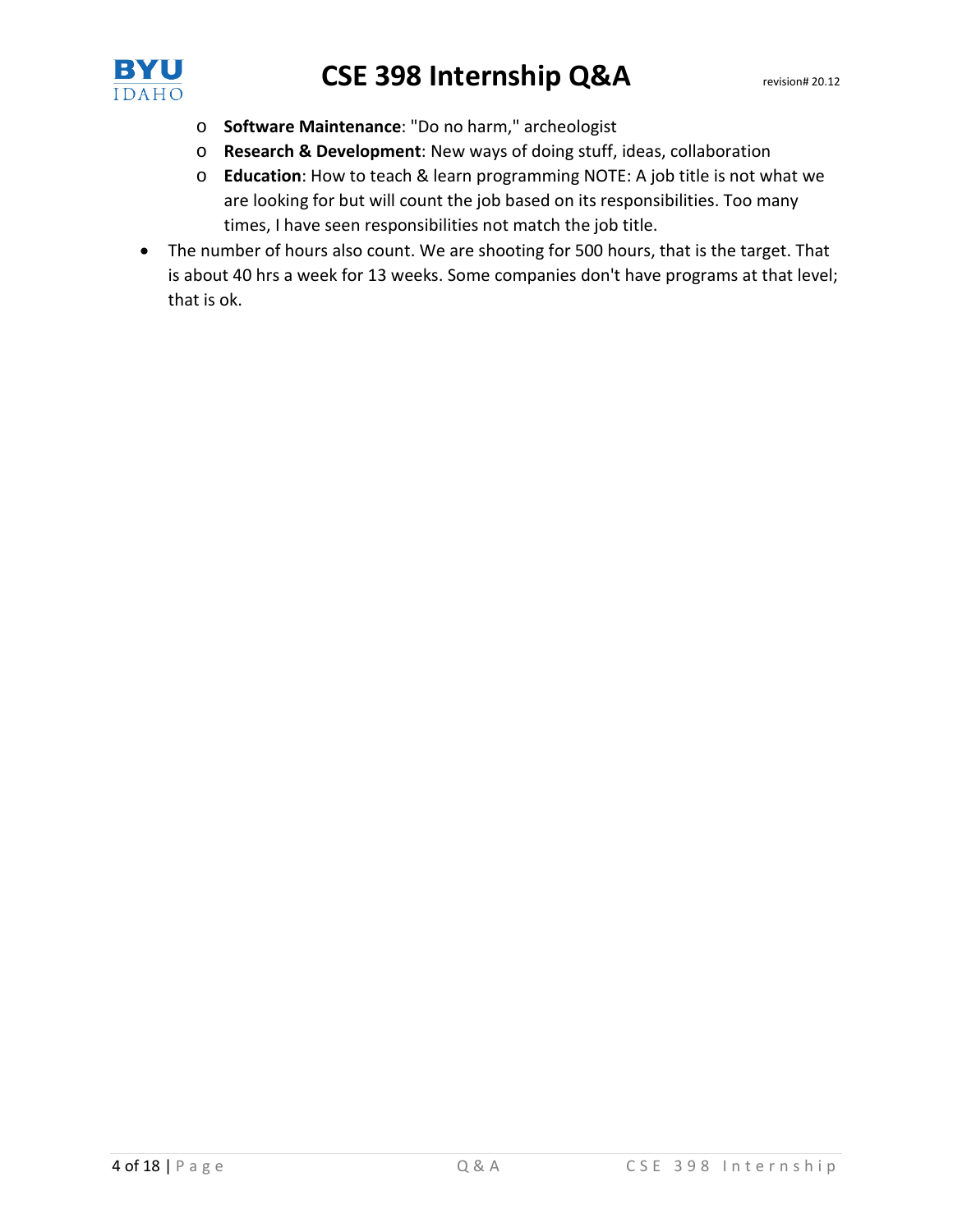

What jobs do not qualify?

- We are looking for you to get into a job that will provide the best situation to get reallife experience in a professional environment outside of academia.
- The number one question is TA job quality, and the answer is no, for two reasons. The university does not allow more than 20 hrs. A week, so not enough hours. The second is that it is not sufficient to satisfy the professional experience outside of academia.
- Will a  $3^{rd}$  party training program work as an internship? No. Again, the professional environment outside of academia. You have already paid your tuition; why pay additional funds for another class.

Does a full-time job count? For example, instead of an internship, I got a full-time job.

• Yes, yes, it does. The point was to have experience before you graduate, but if you get a job, say waiting to the end of your degree, sure you can register for the class and start using 3-4 months of your full-time job as part of the class. It is still part of graduation requirements, so you will not have your degree yet, so that you will have to work that out with your employer.

Can I get a telecommuting job?

• Yes, **except it needs to be pre-approved** by the Internship Coordinator. A remote job is very common in our field of work. Critical elements in the internship experience should include immediate supervision and mentorship in a recognized business office, with regular in-person communication and feedback, which typically are not attained from this type of experience. If you can provide enough information to accomplish the critical elements, it can be approved.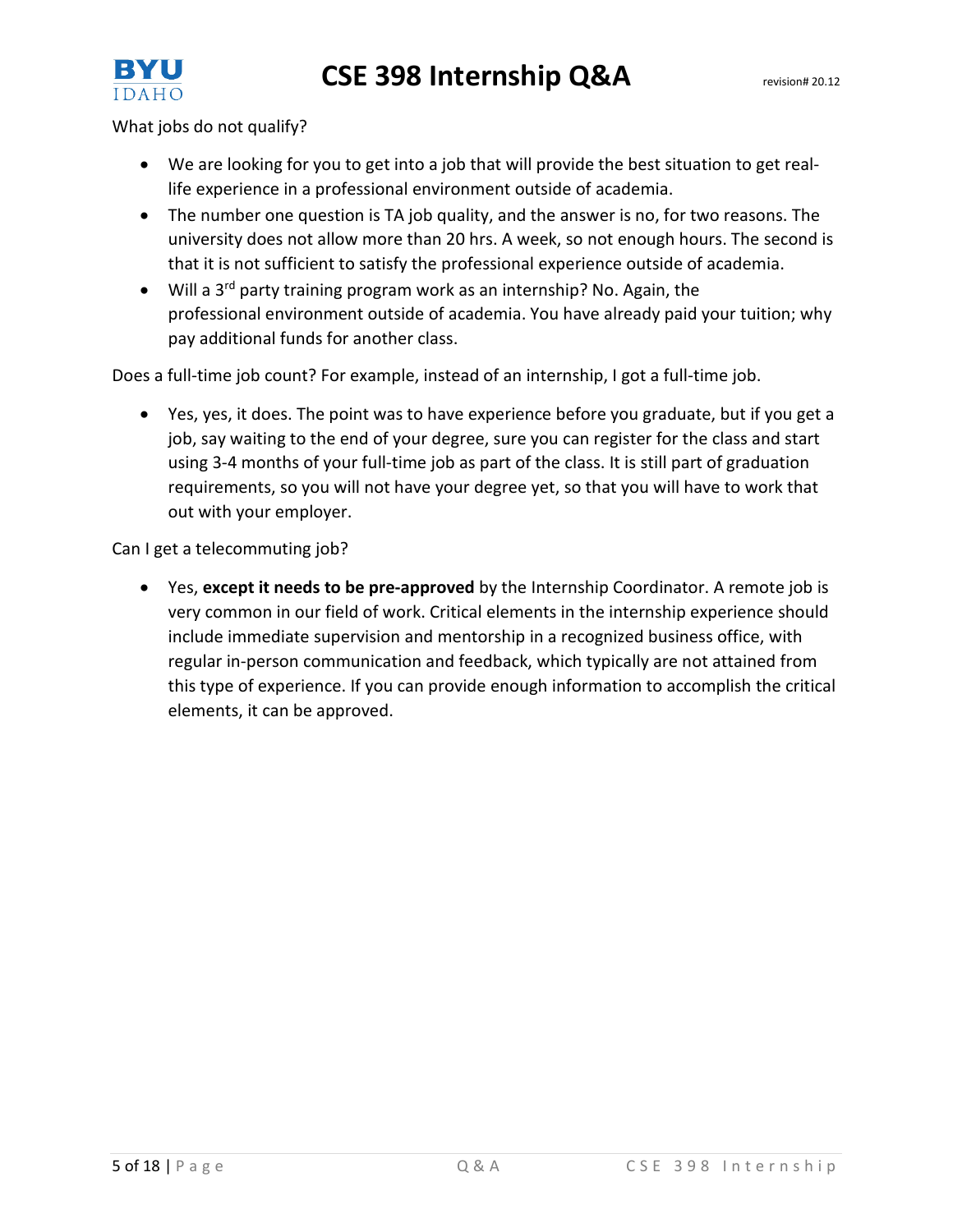

## **Related to Field**

What jobs don't qualify for the internship class?

- See [Career Services Guidelines](http://www.byui.edu/Documents/advising/internships/pdfs/10%20Internship%20Guidelines.pdf) for further information, section 12-23, namely these will not be approved:
	- o On-Campus (without prior discussion)
	- o Summer Session (Aug), unless overlapped with Spring or Fall semester)
	- o Commission sales
	- o Door-to-Door/Direct sales
	- o Call-Center
	- o Telecommuting, work-from-home, internet research-based
		- Due to our career's nature, and due to COVID-19, we are accepting remote internships as jobs.
- The biggest approval problems we have faced are students picking jobs that do not relate to their major. The job related to your degree is a careful line that we must meet. The Internship shall be related to your major and not any other majors. Which means we must draw a line. The Internship can be related to CIT, EE, Math as the job's major job responsibilities, but must have at least a programming element. Meaning you can be hired as an Information Technologist and be doing some programming or aspect of software engineering.
	- o NOTE: A job title is not what we are looking at but will count the job based on its responsibilities. Too many times, I have seen responsibilities not match the job title.

I cannot afford to be an intern; they do not pay interns.

- Individuals with computer skills in our field should be expected to be paid. The demand is too high. Please do not accept an internship that is not paid. You do work; you should be paid for it. Any company that is not paying their interns are not expecting them to come back, or have not thought about future employment opportunities. Most non-paid internships make great Sr. Projects.
- If you find a job that you really want and is not paid, there is a financial aid process [available.](http://www.byui.edu/documents/advising/internships/pdfs/7%20-%20Financial%20Aid%20%E2%80%93%20Internship%20Assistance.pdf)
	- o [Internship Scholarship](http://www.byui.edu/financial-aid/aid-available/scholarships/internship-scholarship)

What if I already had an internship last summer?

- If you have not taken CSE 310 or CS 308, your experience does not count.
- See [Career Services Guidelines](http://www.byui.edu/Documents/advising/internships/pdfs/10%20Internship%20Guidelines.pdf) for further information, section 18.
- Do not despair; it is a great thing to have on your resume and will get your foot in the door a lot faster for the second Internship.

Can I register for an internship class before I have taken CSE 310?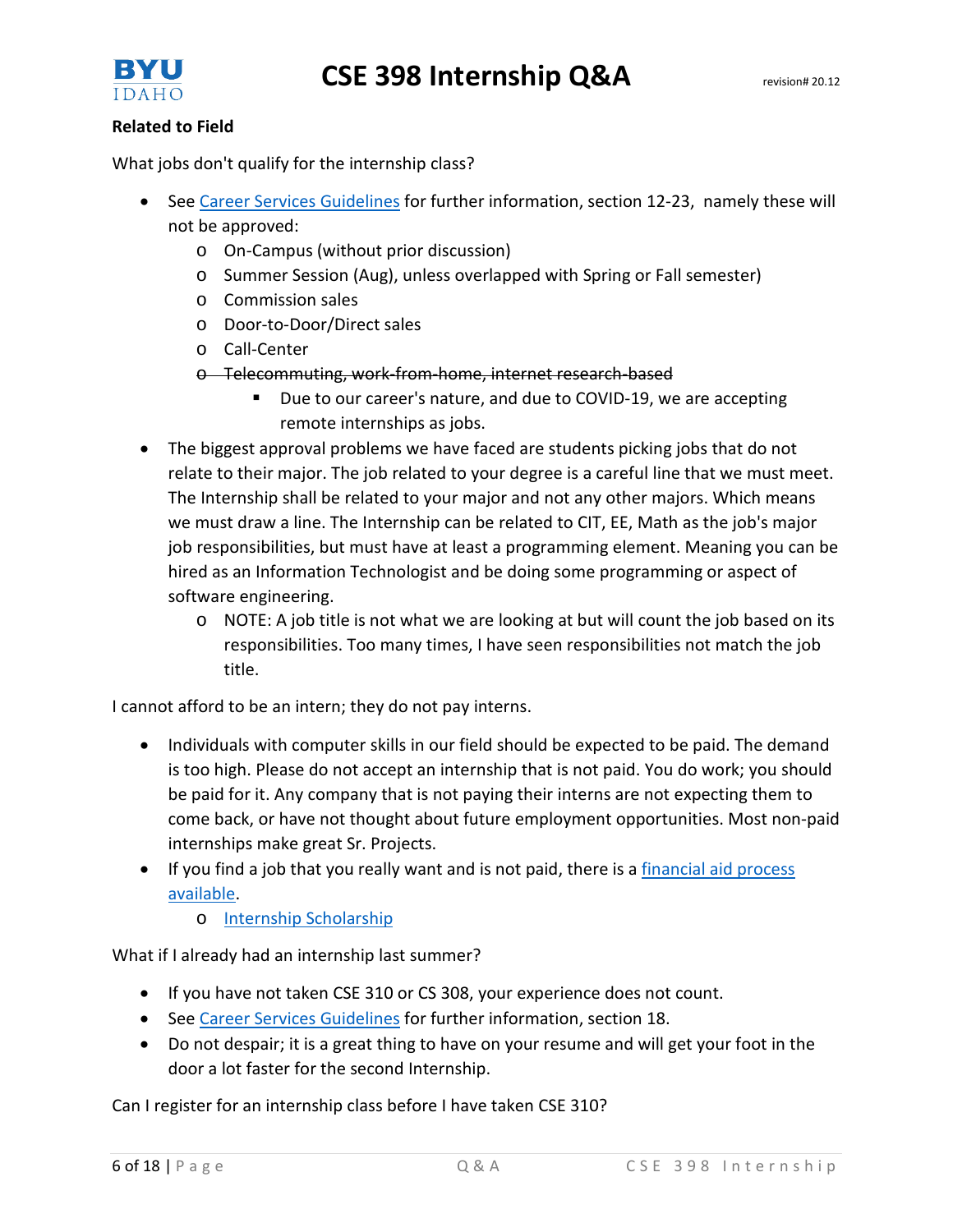

• No. We would like you to have the proper technical oral, and writing skill required to work in the professional arena.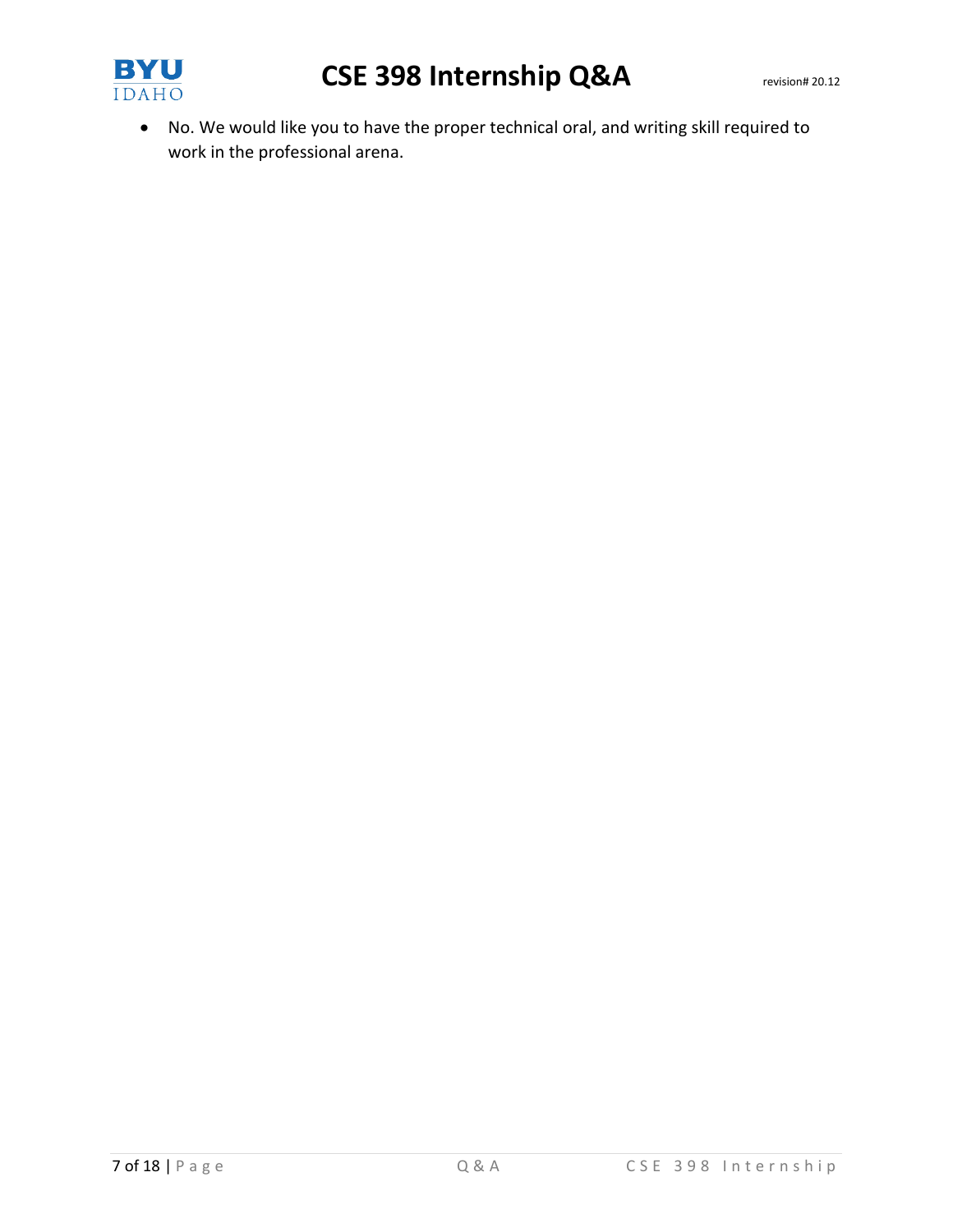

Can I register for an internship class as I am taking CSE 310?

- Yes, if you are currently taking CSE 310, you can register for CSE 398 the next semester.
- Yes, if your Internship starts before the start of the next semester.

Can I get CSE 308 prerequisite overridden, so I can get my Internship earlier?

• Yes, suppose you can show or make a case through experience (technical writing examples or professional background). In that case, classes are taken (ENG 321, or equivalent), or approval from your manager/lead that you have the skills to work in the professional arena. This will only work for this class; you still need to take it for other classes' prerequisites.

What if I want to have an internship that is common to CS/CS but related to CIT, EE, Math, or some other field and is something I want to try out to see if it is a dual skill I would like to develop?

- Since CIT, EE, Math are very interrelated and developing a board skillset is our goal, getting approved for this is no problem, you need to explain your goals, and how it relates to your field of study.
- It is much easier to justify approval if at least a few qualities of CS/SW Engr are present in the job responsibilities.

What if I cannot find an internship?

- We will need evidence that you put in a significant effort and due diligence. You will need to provide a record of at least 100 applied jobs and 20 good companies you applied for within a semester and get rejection letters. This is the same requirement that the unemployment office will require from you. Reasonable does not include the top 100 companies, locations outside your normal work area job posts. For example, this does not count,
	- o "I applied for Google, Blizzard, Apple, and Forbes my sophomore year and got rejected, and a job in Europe (See [Career Services Guidelines](http://www.byui.edu/Documents/advising/internships/pdfs/10%20Internship%20Guidelines.pdf) for further information, section 15), and the cool "work from home" job and all got rejected."

What if it is my last semester, and I am scheduled to graduate and still haven't gotten an internship?

• Your last semester is the semester that you complete all of your course work, including your Internship. Your lack of planning is not a cause for the program to change.

How do I register for an Internship Class?

- First, you need to register with iPath, for the class
- <http://www.byui.edu/internships/internship-approval>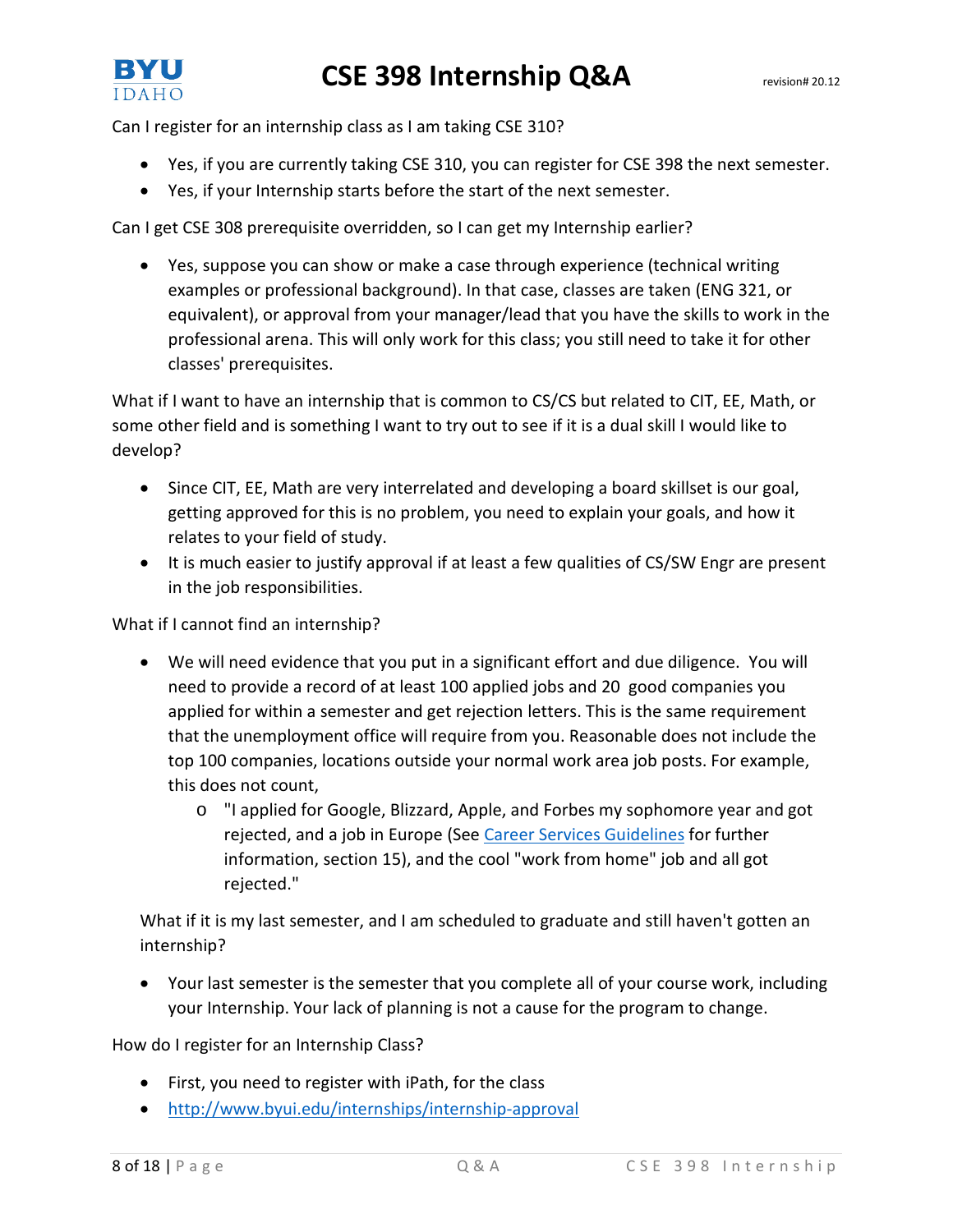

- Remember, you need to have found an internship during the semester that has at least 500 hours.
	- o If the class is finishing before the internship job finishes, that is ok; we do not count the hours during the class; it is just a qualifier, and we agreed that those hours would be fulfilled. No other hourly reporting will be required.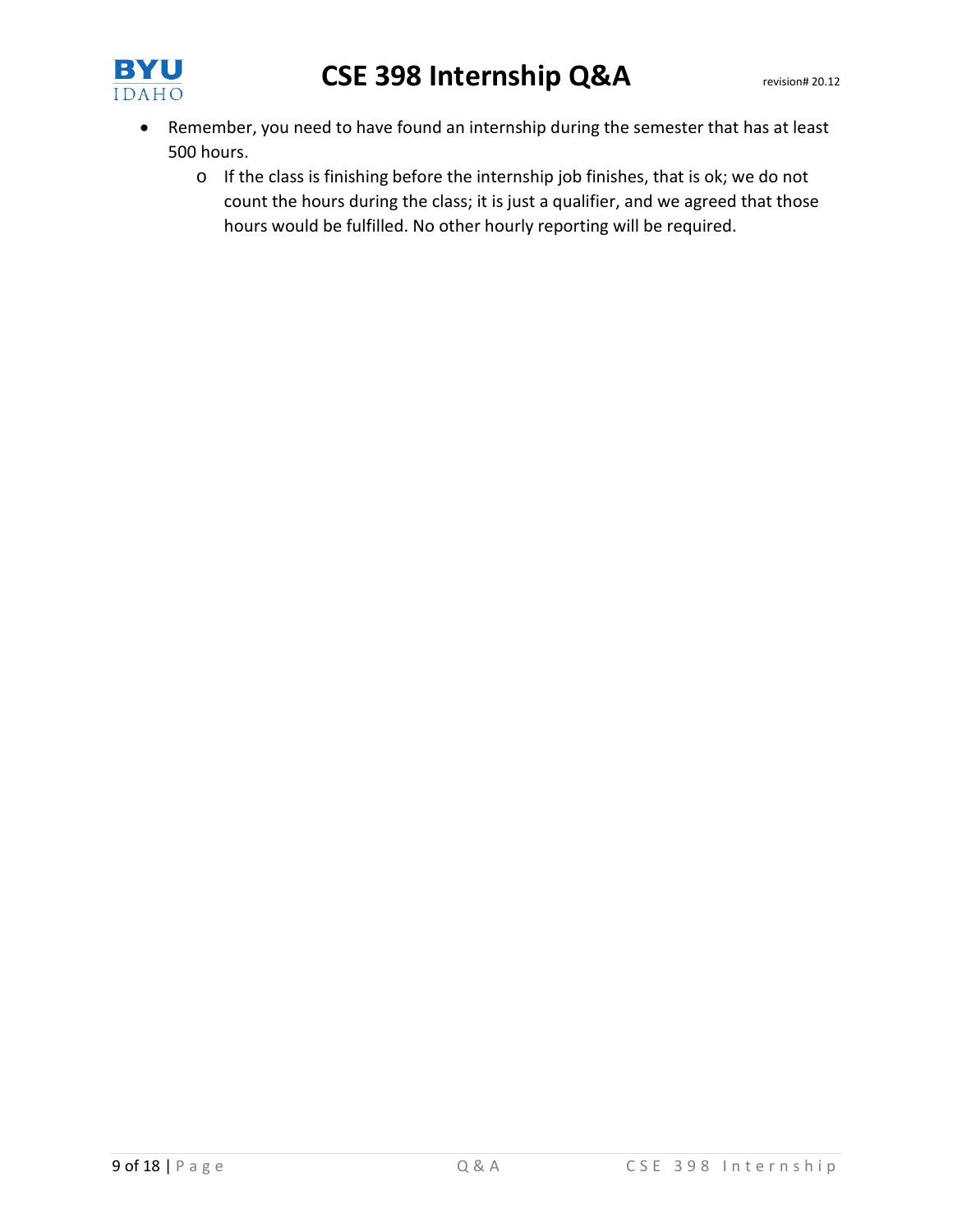

What if I have found an Internship, and halfway through, found a better one; can I switch?

- Yes, The CSE Department has no problem if it still fulfills the requirements (500 hrs. current internship hours, related to field).
- BYU Internship & Career Service does not either, but you will have to contact them to have your agreement paperwork contact information updated/changed.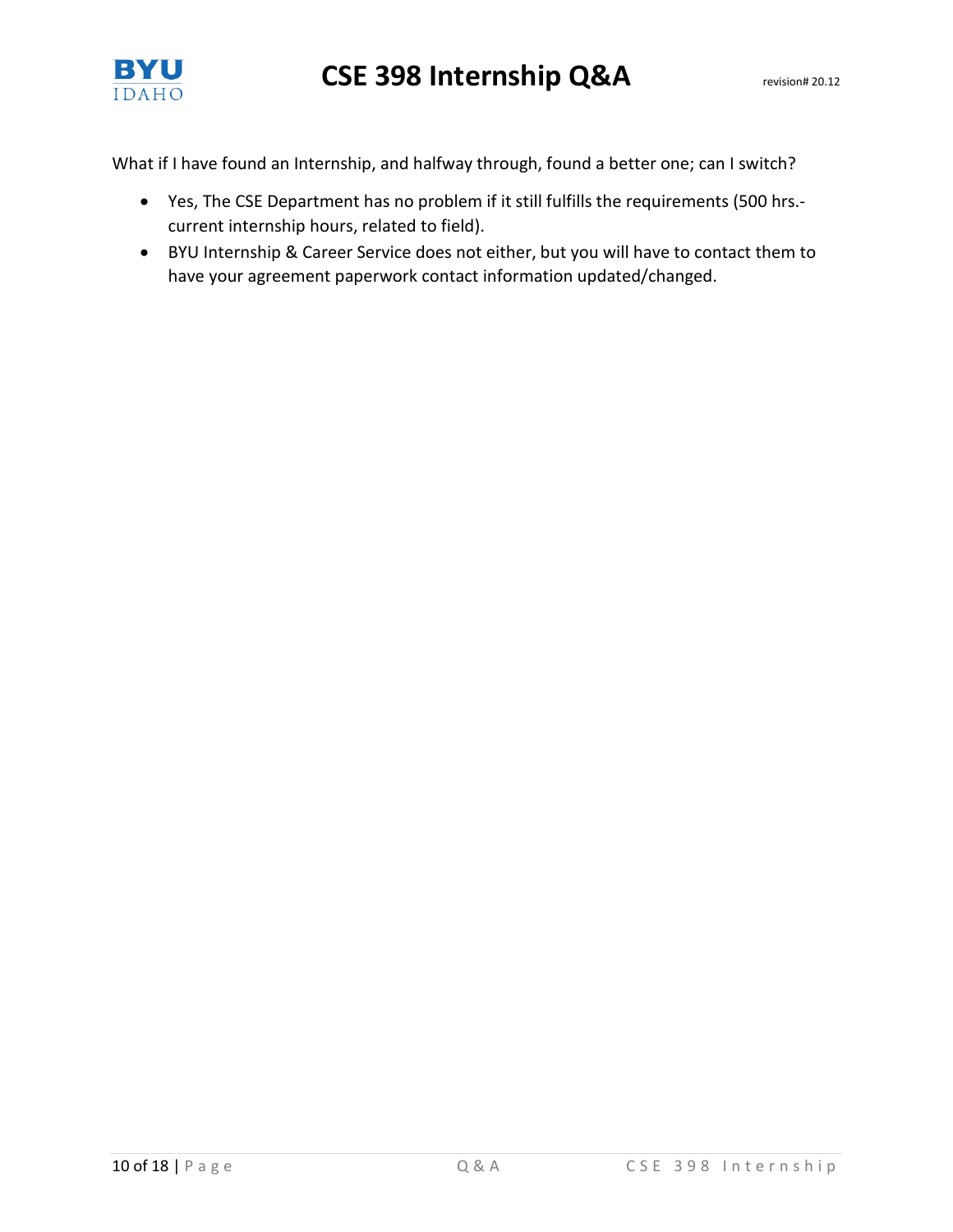



#### **Full filling the Requirements**

I have been working at a job part-time for the last six months to a year, can that count toward my Internship 500 hours?

- See [Career Services Guidelines](http://www.byui.edu/Documents/advising/internships/pdfs/10%20Internship%20Guidelines.pdf) for further information, section 8, and our requirement is a minimum of 500 hours.
- See [Career Services Guidelines](http://www.byui.edu/Documents/advising/internships/pdfs/10%20Internship%20Guidelines.pdf) for further information, section 12-16.
- Before answering this question, we want to encourage that you take the opportunity to find as many different employment opportunities as possible. Looking back, many professions wish they had taken the opportunities of internships when they had a chance. Many large companies have specific internship tracks that give you the advantage of getting in the door over graduates.
- Yes, if you are still working at the job while you are taking CSE 398. The internship class can span more than the semester, as in previous work from the same job can count toward the 500 hours.

Does my job at the school count?

• No, See [Career Services Guidelines](http://www.byui.edu/Documents/advising/internships/pdfs/10%20Internship%20Guidelines.pdf) for further information, section 16. If you have received special approval, then it will be approved.

Can I take CSE 398 Internship during the six-week Summer Session?

- No, again, the 500 hours (12-14 weeks @ 35-40 hours/week). Six weeks does not equal 500 hours, nor is it offered. Se[e Career Services Guidelines](http://www.byui.edu/Documents/advising/internships/pdfs/10%20Internship%20Guidelines.pdf) for further information, section 17).
- CSE 398 Internship class is not offered during the 6-week Summer session. It is offered during Fall, Winter, and Spring. CSE 498R is offered all semesters and Summer block, and please see CSE 498R Section.
- If your Internship starts right after the Spring semester, goes through the summer into Fall, or any overlap therein, please register for the Fall Semester Internship.
- See [Career Services Guidelines](http://www.byui.edu/Documents/advising/internships/pdfs/10%20Internship%20Guidelines.pdf) for further information, section 9

Can I split my Internship over two 6-wk Summer Sessions?

- Yes, We currently do not have a CSE 398 part A and part B. We will allow you to take CSE 498 Internship 2 during the first session for one credit. For the second year, we will allow you to take CSE 398 during the block and count CSE 498 as your previous hours for the class.
- Yes, if you work with the Internship Coordinator.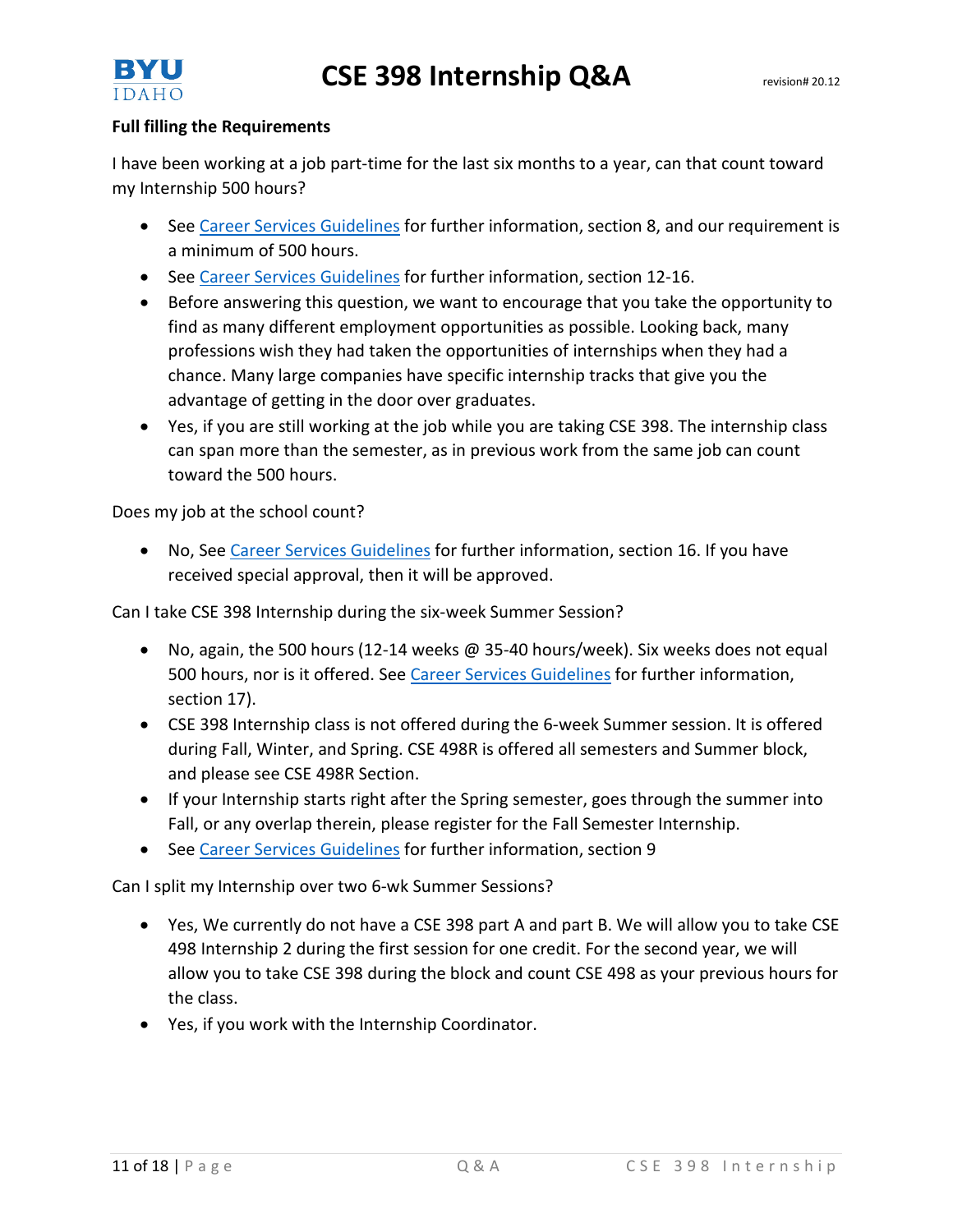

What if my Internship is longer than a semester? What if my Internship overlaps a semester?

- If your Internship overlaps or is larger than a semester, if it still meets the requirements of 500 hours, please take the Internship class the overlaps most of your Internship.
	- o For example, my Internship starts right after Thanksgiving, part-time, and I start full time during the first three months of the new year, then you can count all those hours for the Winter Semester Internship class.
	- o For example, my internship ship is six months whatever semester that fits inside those six semesters will work.
- See [Career Services Guidelines](http://www.byui.edu/Documents/advising/internships/pdfs/10%20Internship%20Guidelines.pdf) for further information, section 9
	- $\circ$  If your Internship extends beyond a given semester and you will have six weeks to complete the course, you will receive a grade T, and once the work is complete, a grade change will be filed, updating it to work completed.

What if I got my Internship halfway through the semester? Can I still register for this semester?

- Yes, BYU-Idaho will allow you to register up to the  $1^{st}$  weeks of  $2^{nd}$  block, week 9, for a semester.
- See [Career Services Guidelines](http://www.byui.edu/Documents/advising/internships/pdfs/10%20Internship%20Guidelines.pdf) for further information, section 9
	- $\circ$  If your Internship extends beyond a given semester and you need time to complete the course, you will receive a grade T, and once the work is complete, a grade change will be filed, updating it to work completed.

What if I have two internships that are less than 500 hours, but together they are more than 500 hours?

- If you manage to get two Internships that are back to back, then yes, it will count.
- If there is more than a semester-long gap between semesters, then no. Since you have to take an online course with the class that is semester-long, it might be difficult to determine when to take it.

Does it have to be exactly 500 hours? What is the margin?

- The goal and targets are about 500 hours. Is it completely possible to hit 500 exactly? No. That is why I have specified 12-14 weeks at 35-40 hours a week.
- The minimum is around 400 hours, and there is no maximum, but the ideal is around 600 hours.
- General Rule: If you have a job, we are willing to work with the company.

I have finished all my classes except for the Internship; however, I have a full-time job. Can I get the class waived?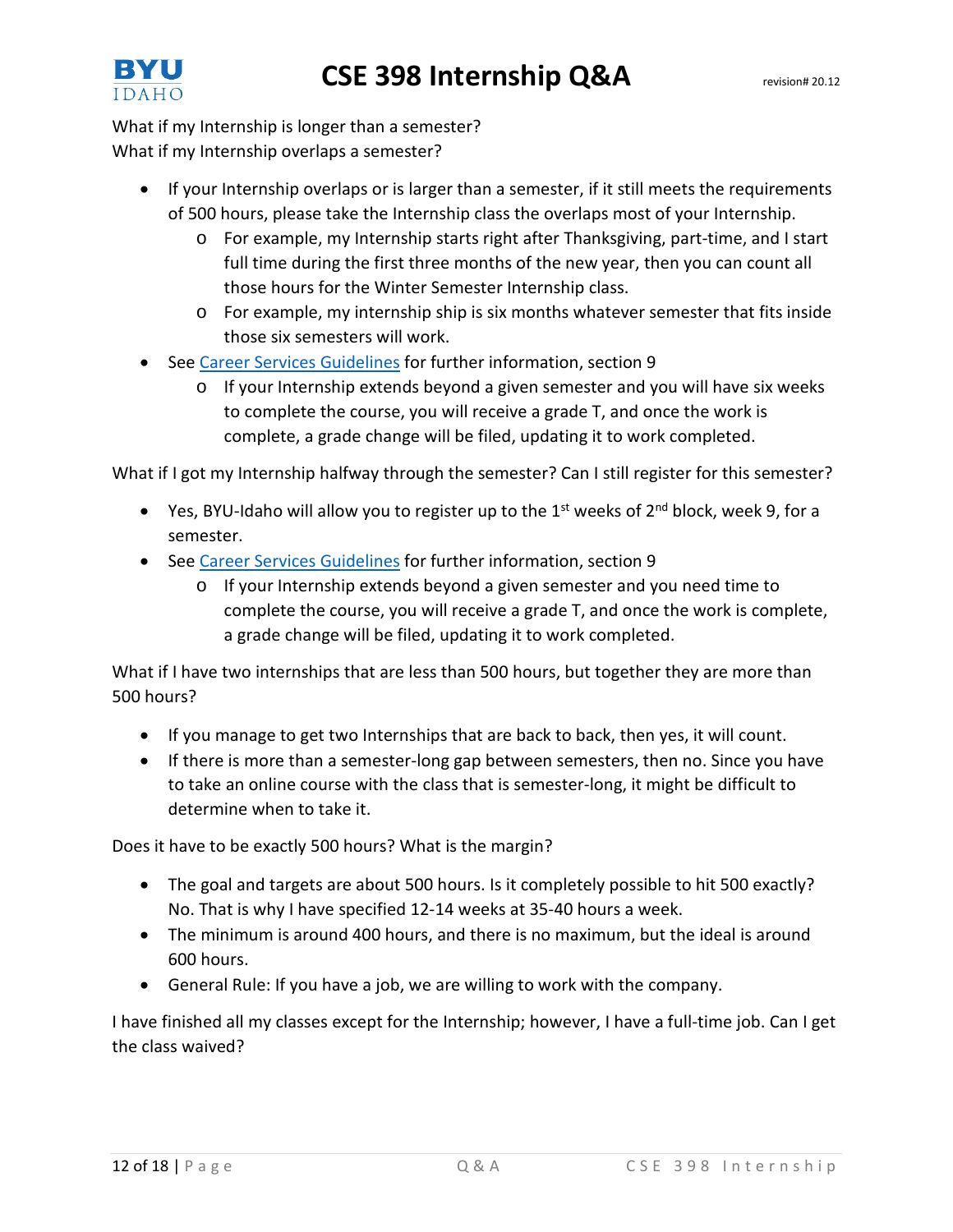

• No, you can't waive the class. You will have to treat the first three months of your jobs as your Internship. You will still have to register for the class and complete it to finish your graduation requirements.

Do we need to take CS398 simultaneously we are doing the Internship, or can the Internship be done before and then take CS398?

- You can only take the class while you are doing your Internship. Not before, and per BYU-Idaho Polices, see [Career Services Guidelines](http://www.byui.edu/Documents/advising/internships/pdfs/10%20Internship%20Guidelines.pdf) for further information, section 18. (see also waiving the class)
- The academic class requires you to participate with the company and management. It is hard and impossible to complete the class without actually being at the job.

Will my financial aid be affected if my Internship is between semesters or longer than six months.?

• Please contact registration and financial aid services on how to handle that.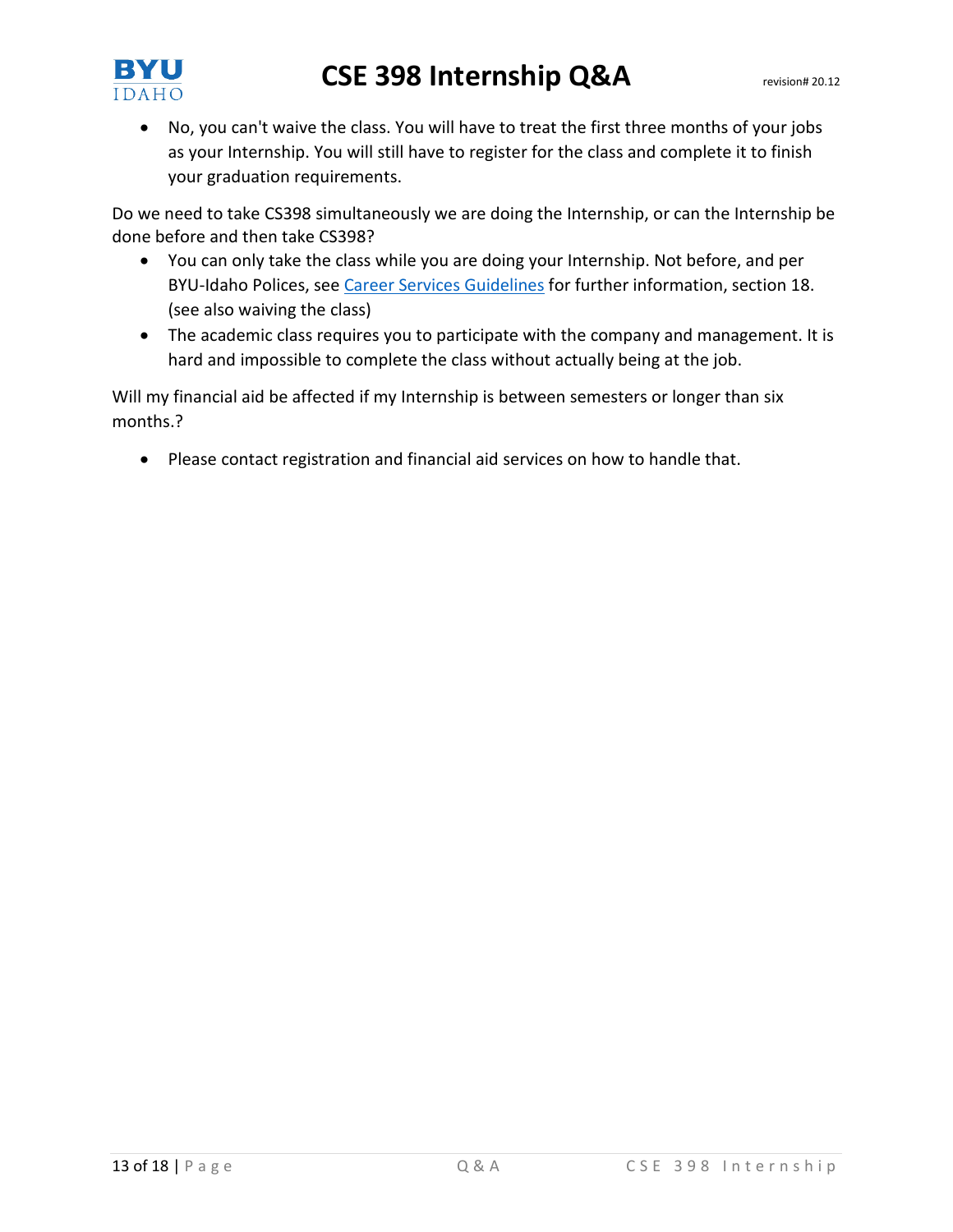

### **Waiving the Class**

- Important Note: We will no longer be waiving CSE 398 Internship class, instead will substitute it with ECEN 490 Special Topics class.
- **Alternate Options to Internship**: We have an alternate class you can take instead of the Internship class. This class is only for special circumstances, students who have already established professions with one plus years (or cumulative 2000+ hours) of experience or under significant financial obligations/hardship that you cannot move or obtain another job. In that case, you will need to take this course. Students that procrastinated until the end of their academic career will need to prove evidence of due diligence in finding a job (records of three resume reviews, applied to 100 different paid jobs and 20 companies, and 20 unpaid jobs). Then the student is considered entrance into class on a case-by-case basis. History has shown that students will find internships around the 25th job (+/- 20) and the 75th (+/- 20) application, and most companies take 1-4 months to hire. So, **keep records of your job applications over a 4-6 month window.** The class has two parts, a Sponsored project (you must find) at the scale of a Sr. Project and career preparedness course work. The course is much more than a Sr. Project and emphasizes different career preparation elements and cannot be substituted by or for CS 499. Contact me for specifics, updated information, and approval for the class.

I have had an internship in the past but didn't register for the class. Can I waive the class? I have transferred from another college and did an internship for them?

- The first response would be No, you can't get credit, according to Career Services [Guidelines](http://www.byui.edu/Documents/advising/internships/pdfs/10%20Internship%20Guidelines.pdf) BYU-I Internship policy, section 18; the experience cannot be registered after the fact as a credited internship course.
- We will substitute CSE 398 with ECEN 490.

I have applied to "over 100 internship jobs," and I have not heard back or have been rejected by all of them, and this is preventing me from graduating?

- Please contact me about how to get into the Alternate Plan class. Include in your email the spreadsheet of 120 internship jobs and your current resume.
- If you have waited until the last weeks of your final semester, I am sorry; this will take at least another semester. You are in a situation where you have failed to have the prerequisites for a class you need for graduation. There is plenty of Software Programming, Engineering, Testing, and Quality Assurance internship jobs out there.
- The following is required to prove to us to start the "due diligence process" for waiving the class. This should have been completed before this time and still needs to be completed.
	- o Before applying to a job:
		- Resume Version 1: You need to have a relative, friend of the family, a friend of a coach, teacher, or ward member, a local person you know who is working in the field and has a full-time job review your resume.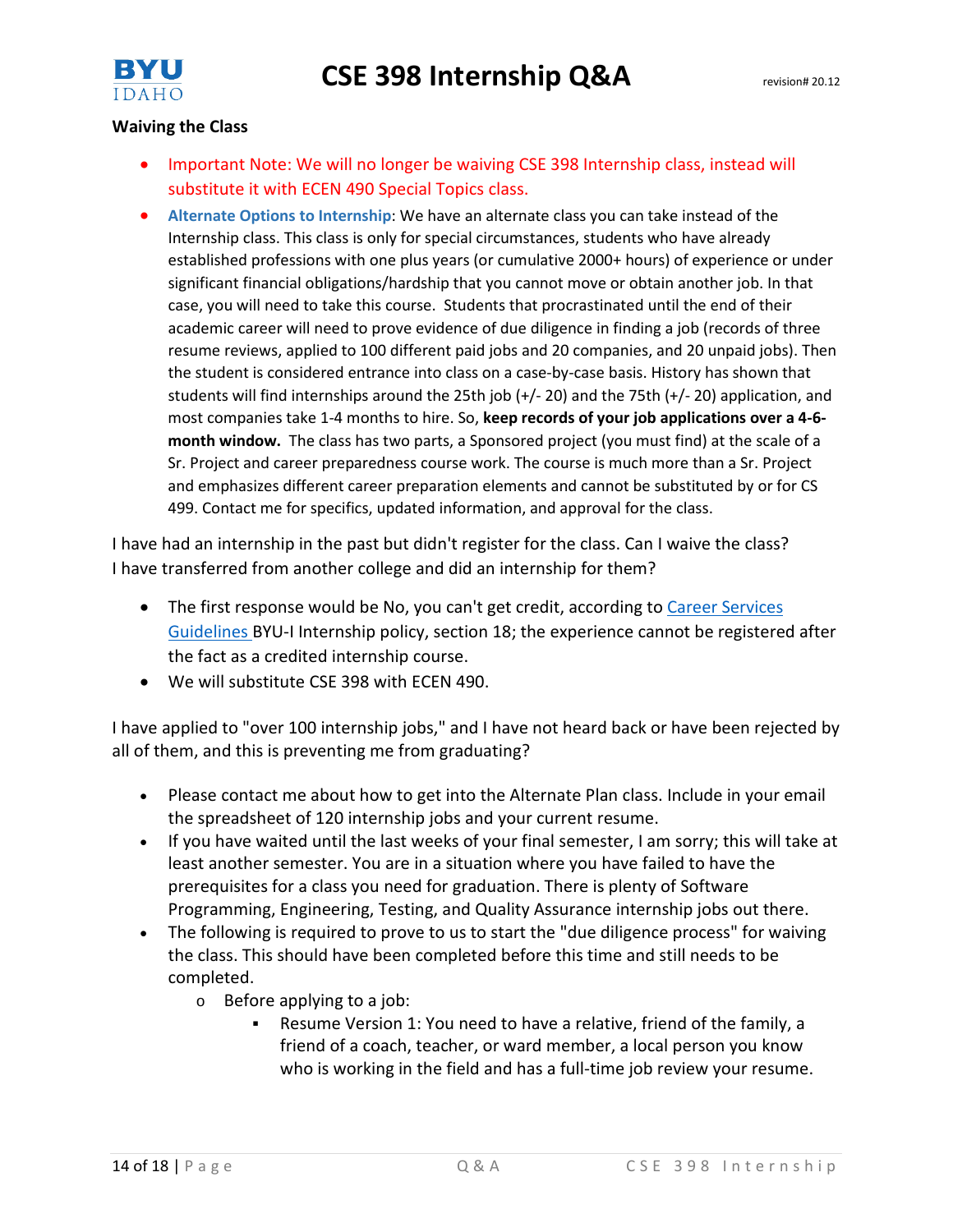

- Resume Version 2: You need to have someone in Career Services review your resume. (show redlines or signature of review)
- Resume Version 3: You need to have a BYU-Idaho instructor (on-campus or on-one review your resume).
- o Next, establish a network and a list of job resources:
	- Watch & Complete BYU-Idaho Career Service "Module 4: Networking & Other Job Search Strategies" workshop study packet [\(http://www.byui.edu/career-services/career-preparation/workshops](http://www.byui.edu/career-services/career-preparation/workshops) )
	- You need to make a list of Family, Friends, Associates, friends of friends, everyone in your cell phone book. Ask them where they work. Contact them about potential job opportunities that are in their network. (This is list should be around 50-60 people, everyone knows that many people). Provide a list of people, companies they work for.
	- You needed to have contacted the Internship Service Missionaries for your area and had them return a letter suggesting locations to apply.
	- You need to have contacted the Local Church employment specialists and have proof of the jobs they suggested.
	- You need to have contacted the BYU-Idaho Alumni Office for Alumni that work in your area.
	- Attend a job fair in your area, and collect 10-20 business cards from qualified candidate employers.
	- Create a LinkedIn account, and link it with the people you have contacted. Identified companies that your new network works for and visit the company websites.
- o Finally, you need to start applying
	- You need to have kept a log of all the companies that you applied for. You must have at least 100 reasonable, entry-level jobs you have applied for, remember:
		- 5% of them cannot be from the same company.
		- You need to have applied to at least five different jobs over 20 weeks (this is a standard unemployment requirement)

You need to have kept 20-30 rejection letters.

Reasonable does not include the top 100 companies, locations outside your normal work area job posts—for example, Google, Apple, Blizzard, etc.

 $\circ$  Once you have compiled the above information, please send me an email, with the above information, we will begin the discussion on waiving the class.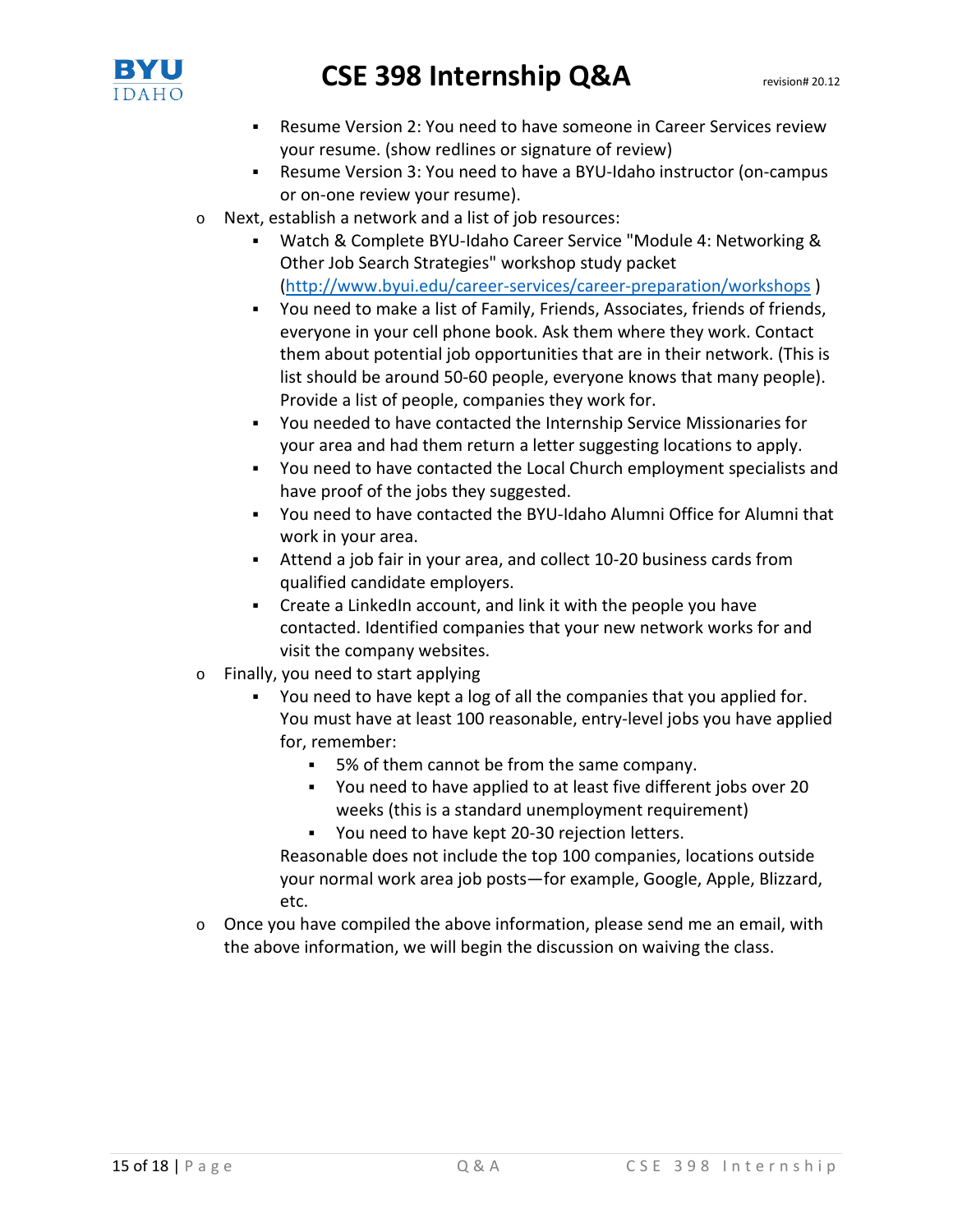

### **Continuing Student Deferment:**

What if the company does have an internship in my off semester?

- Most companies will have co-ops or temp-job during the rest of the year. Look for these types of jobs.
- You will need to defer a semester.
	- o General info on deferments is here: <https://www.byui.edu/admissions/deferments>
	- o And if you have never deferred a semester previously, you can click on the [Defer Now] button on this page to start that process: <https://www.byui.edu/admissions/deferments/continuing-student-deferment>

What if my off semester is not during the summer when I have landed a job?

- You will need to defer a semester.
	- o General info on deferments is here: <https://www.byui.edu/admissions/deferments>
	- $\circ$  And if you have never deferred a semester previously, you can click on the [Defer Now] button on this page to start that process: <https://www.byui.edu/admissions/deferments/continuing-student-deferment>

I am an international student, when should I take the class?

- Please contact International Office for updated details but from my understanding.
- You can take the class on your off semester or semester.
	- o Required Internship (CS 398) can be done on your on-track, and you do not need to worry about taking up to 12 credits
	- o For Non-Required Internship (CS 498R), you need to take this during your off track. See CSE 498 below)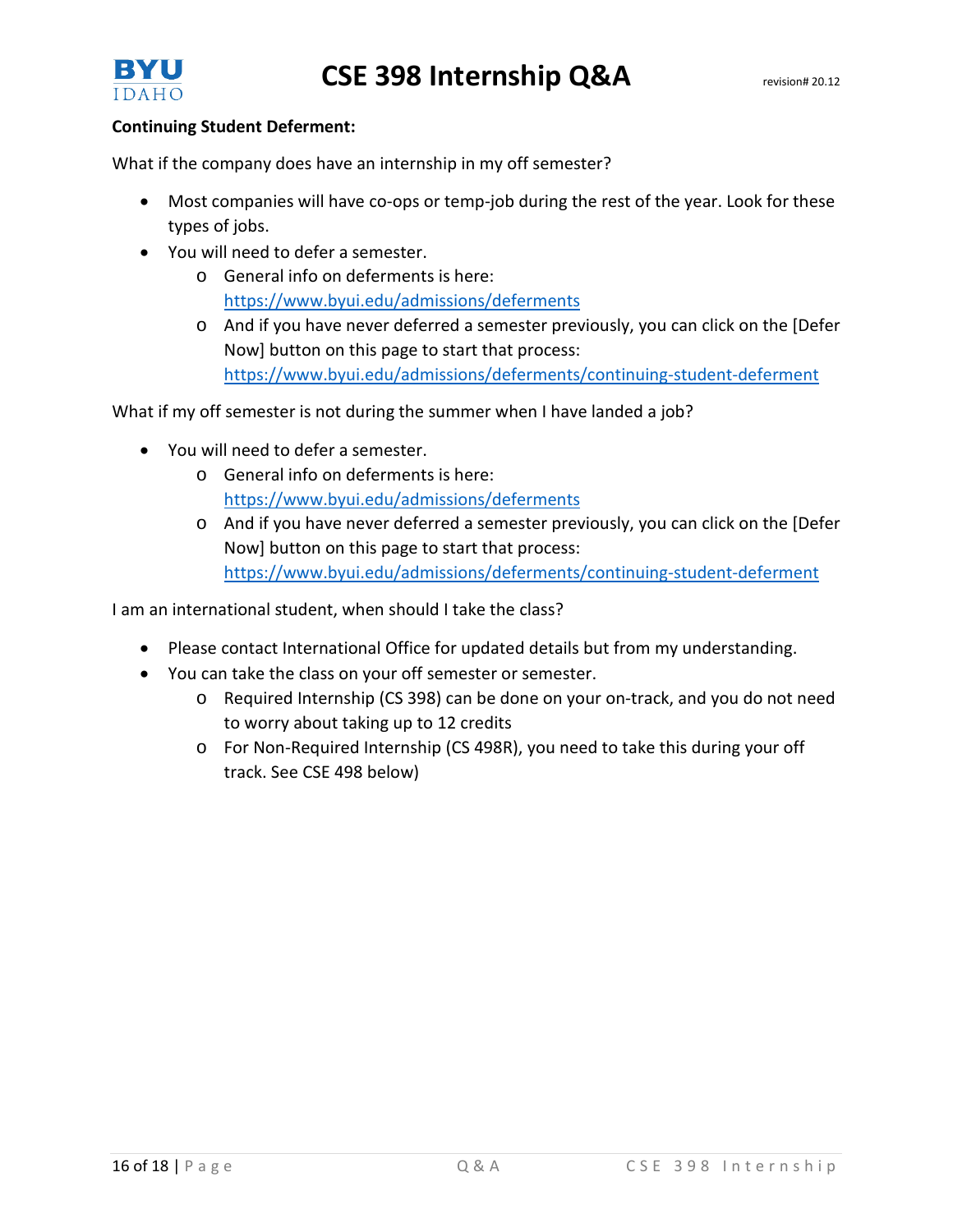



### **CS 498R: International Students and Supplemental Internship**

What is CSE 498R?

- CS 498R Internship 2 is designed for the student who would like to take academic credit during the summer break in an internship. This is only a one-credit class and will not allow being substituted for CSE 398.
- CSE 498R Internship 2 is also designed for international students to work and say in the country based on academic standing as part of th[e CPT.](http://www.byui.edu/international-services/now-that-youre-here)
	- o If you are an International Student and looking for off-campus employment opportunities, then yes. You are required to follow the requirements of the [Curricular Practical Training \(CTP\),](http://www.byui.edu/international-services/now-that-youre-here) namely, you must receive academic credit.
- You need to fill out the same forms as for CSE 398, it is not as restrictive as CES 398 (i.e., 500 hrs), you need to work at least 100 hours, must be related to CS or SW Engr, and you still need to complete the online course.
- It is a repeating credit class that allows you to take it up to 5 time or five credits for all the class. If you want more than one Internship with credit on your academic records, you may take this class.

What if I get an internship in another country other than my home country?

- From the President's Executive Group:
- "The protocol for approval of international internships is changing under the guidance of the President's Executive Group. A full policy will be forthcoming, but in the interim, we have received guidance that **international internships will no longer be approved for U.S. students**, except for students working in non-travel-restricted countries for the United States Government or the LDS Church.
- International students obtaining an internship in their countries of residence will also generally be approved. Some internships may be considered for approval in which an international student is seeking an internship in countries without travel restrictions in the region of their home country. The internship office will **not be able to approve an internship if it is sought after a student has already traveled to another country** and is already living temporarily in that country before seeking approval for internship credit."